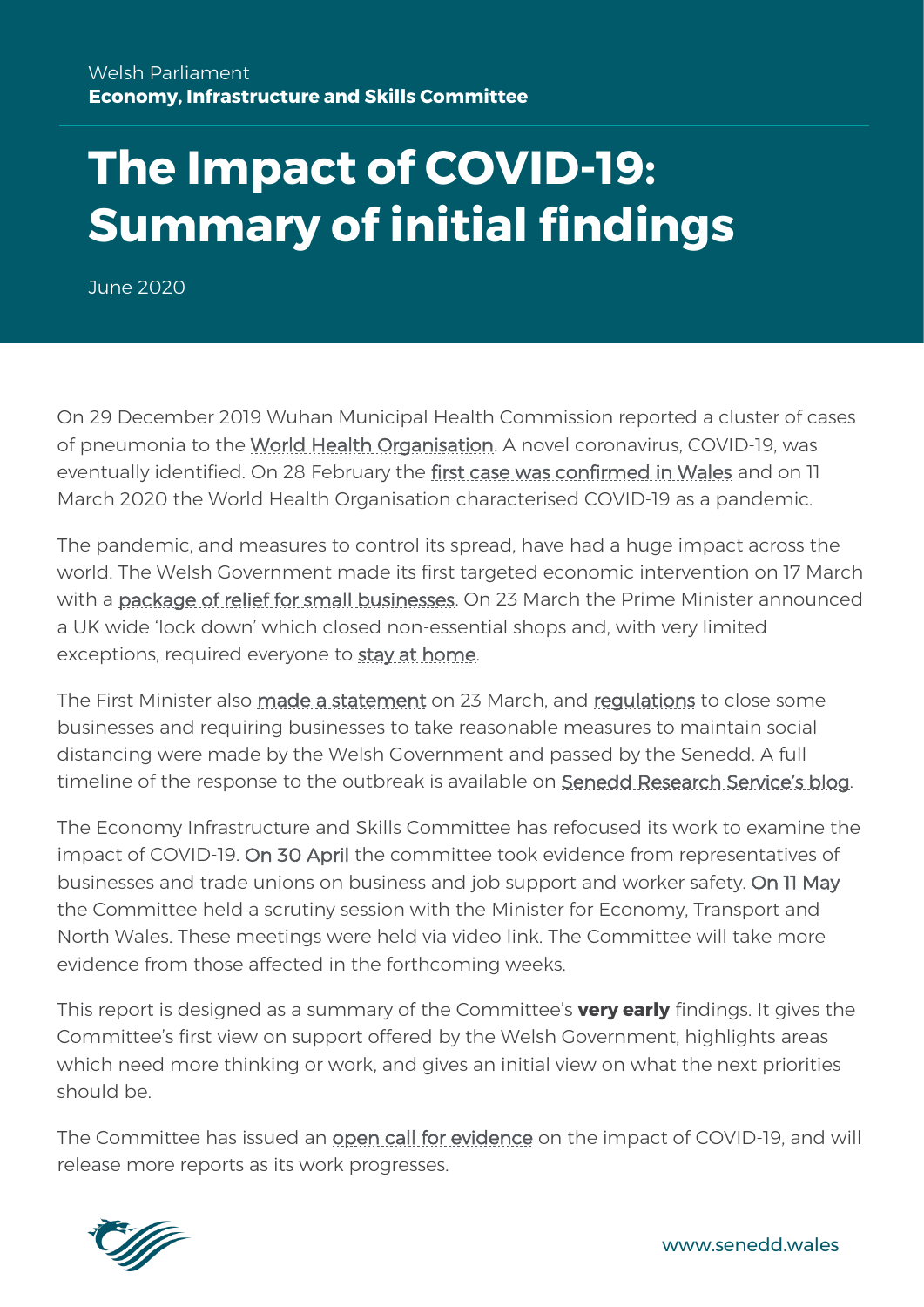# Economy

The global economy has been [hit hard by the pandemic.](https://www.bbc.co.uk/news/business-51706225) Stock markets have dropped sharply and global unemployment has risen steeply. This has led to historic interventions from the UK and Welsh Governments with the aim of stabilising the economy and safeguarding as many jobs as possible.

# The Initial Response

1. To support Welsh businesses through the pandemic the Welsh Government have released an unprecedented package of support for businesses. On 20 May the Minister for Economy, Transport and North Wales [told Plenary](https://record.assembly.wales/Plenary/6327#A58011) the package was worth £1.7 billion or "2.7 per cent of gross domestic product."

- 2. The Minister explained that the package includes:
	- **E100 million in loans to more than 1,000 businesses through the** Development Bank of Wales;
	- A £400 million Economic Resilience Fund grant scheme which for phase 1 has received more than 9,500 applications, with over 6,000 offers already made to date worth over a £100m; and
	- Non-domestic rates based grant support for small businesses and businesses operating in the retail, leisure and hospitality sectors, awarding to date 51,100 grants worth more than £626m.

**3.** Whilst issues with and gaps in support were raised in the Committee's session on 30 April it was clear that there was broad support for the interventions taken so far by the Welsh and UK Governments.

4. Adrian Greason-Walker from Wales Tourism Alliance [stated](https://record.assembly.wales/Committee/6112#C286563) "the support that's been provided by Government at all levels has—on the face of it and in the round—been quite generous", however he went on to say "some businesses have fallen through those gaps, inevitably."

5. Josh Miles from the Federation of Small Businesses Wales [said](https://record.assembly.wales/Committee/6112#C286656) "where we've been really fortunate here is that we've got Business Wales and we've got the Development Bank of Wales and, as agencies in Wales, they've been able to articulate a response really quickly."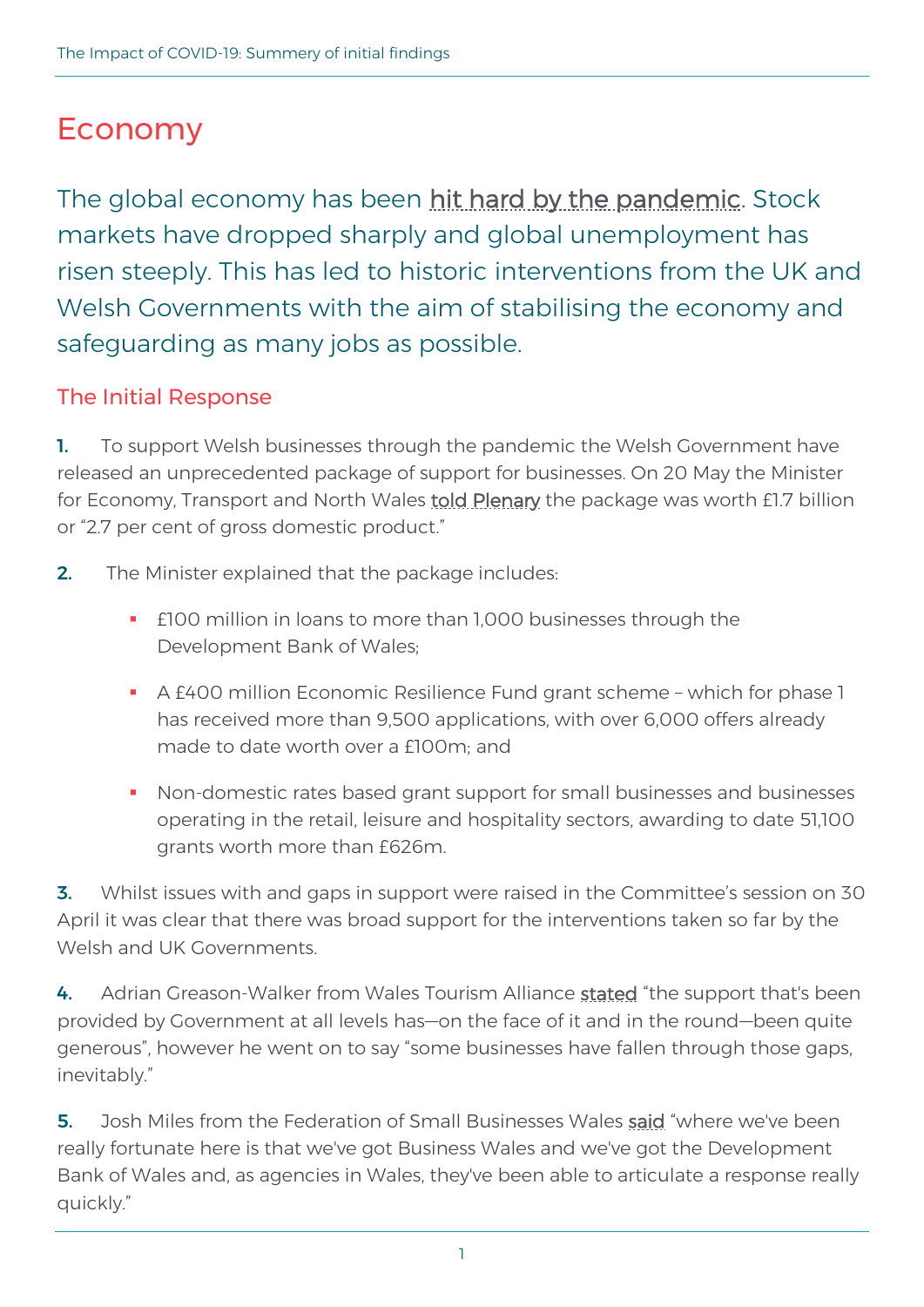**6.** There was also recognition from the business sector and unions of a high level of Government engagement during the crisis. Ian Price from the CBI Wales [stated](https://record.assembly.wales/Committee/6112#C286649) "the engagement between UK and Welsh Government and businesses is exceptional" and Shavanah Taj from TUC Wales [told the Committee](https://record.assembly.wales/Committee/6112#C286631) that TUC Wales had had regular engagement with Ministers and the UK Government had been engaging with the UK TUC.

### What happens next

**7.** The economy, and society, have been changed in a number of significant ways by the pandemic. The effects of the pandemic have been felt differently across the regions of Wales and some economic sectors have shown themselves to be more vulnerable than others. There has been a sharp rise in unemployment and there is also a new focus on levels of NHS and keyworker pay in public discourse.

8. The Committee noted that many of the Welsh Government's strategic economic aims remain the same. In the session on 11 May the Minister [stated](https://record.assembly.wales/Committee/6117#C288124) "some of our big strategic aims have not shifted". The Minister told the committee that decarbonisation, fair work, and reducing regional economic inequalities were still ambitions of the Welsh Government.

**9.** In his evidence the Minister also mentioned that there was an opportunity to pursue these ambitions as part of the recovery from COVID-19. An example he gave was using stimulus to "drive growth and decarbonisation."

10. The Minister also [highlighted to Plenary that](https://record.assembly.wales/Plenary/6327#A58011) the Welsh Government's aim is to ensure that, in terms of the economy, transport and skills, Wales is ready to "build back better for the sake of this and for future generations". The Committee would like to hear more about Welsh Government's approach on this and any planning it has undertaken.

**Recommendation 1.** The Welsh Government should share its thinking with the Committee on how its current economic approach might need to change in the medium to longer term as a result of the pandemic and to give an early indication of what the Minister felt 'build back better' might look like.

11. On 11 May the Minister [told the committee](https://record.assembly.wales/Committee/6117#C288001) it was hard to say what level of additional funding would be needed for longer-term business support from the UK Government because of uncertainty around the future of the Coronavirus Job Retention Scheme (CJRS, commonly described as "furloughing").

12. On 12 May the UK Government [announced an extension of the CJRS](https://www.gov.uk/government/news/chancellor-extends-furlough-scheme-until-october) until October 2020. Members would be interested to know the Minister's initial reaction to this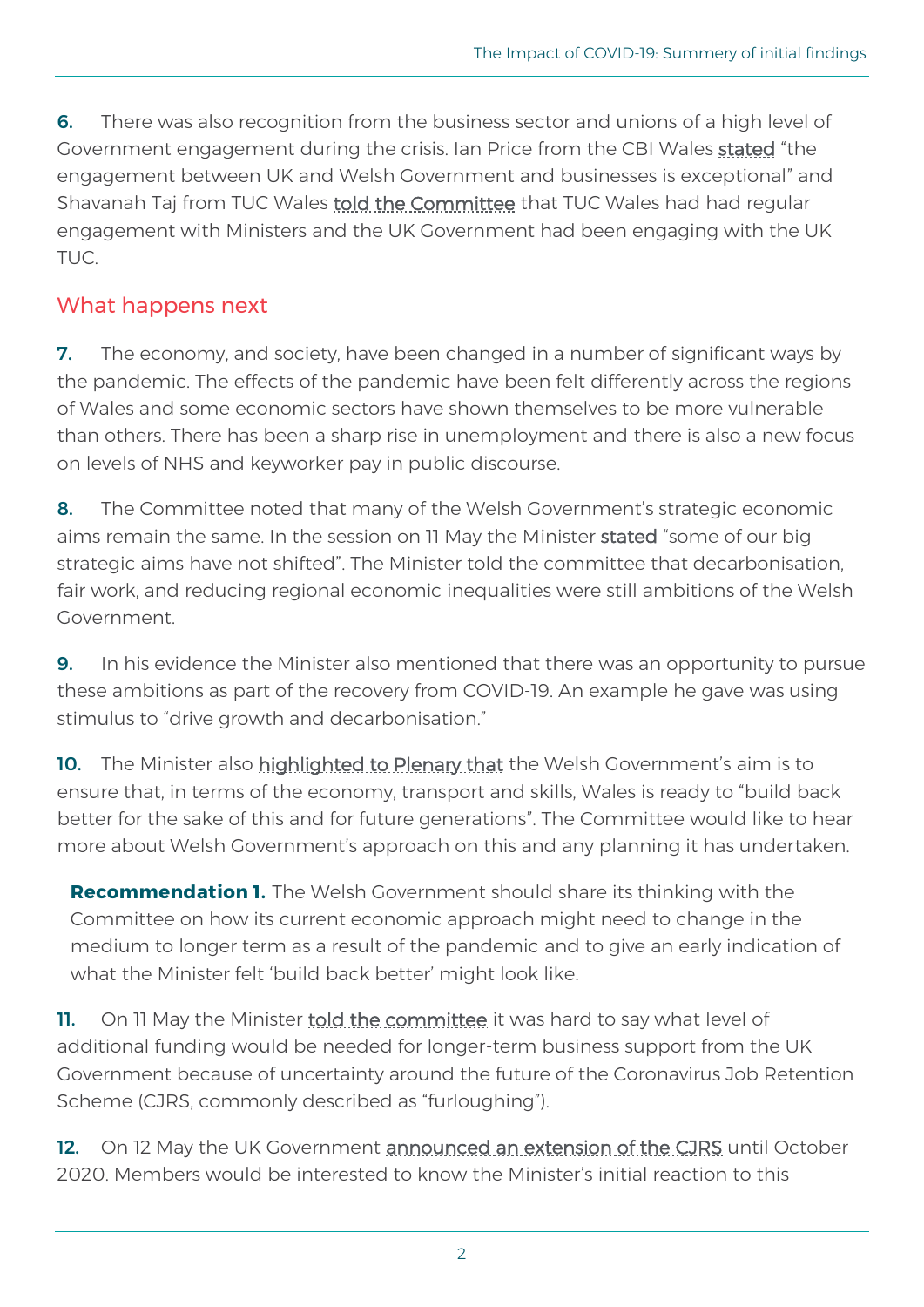announcement, and how he thinks this may affect the level of funding required by Wales in the longer-term.

**Recommendation 2.** The Welsh Government should provide the Committee with information on the future of business support funding requirements for Wales in light of the extension of the CJRS until October 2020.

13. The Minister has said that Wales has been particularly hard hit by the pandemic. He has [stated that](https://www.business-live.co.uk/economic-development/wales-high-percentage-firms-receipt-18246323) Wales has the highest proportion of businesses applying to the CJRS and "Wales also has the highest proportion of businesses applying generally for UK Government schemes."

14. With EU structural funding due to be replaced by the UK Shared Prosperity Fund, the Committee is interested in the part this replacement fund could play in lending additional support to help Wales recover from the effects of the pandemic.

15. The Welsh Government submitted a [consultation response](https://committees.parliament.uk/writtenevidence/2643/html/) to the House of Commons' Welsh Affairs Select Committee on the Shared Prosperity Fund on 12 May. In this it set out its views on how the fund should operate, and the importance of funding for this programme being available from early 2021. Given the continued uncertainty around how this fund will operate, clarity on this will be needed over the coming months.

**Recommendation 3.** The Welsh Government should update the Committee on their thinking, and discussions with the UK Government, around the UK Shared Prosperity Fund. This should include a specific focus on the role the replacement fund could play in lending additional support to help Wales recover from the effects of the pandemic, and an update on recent discussions with the UK Government on timescales for announcements on the fund.

**Recommendation 4.** The Welsh Government should set out details of any representations it has made to the UK Government regarding the importance of funding for business support, apprenticeship and skills programmes to aid Wales' recovery from COVID-19 to the Committee.

**16.** The Committee is also aware that the pandemic is having different effects across regions of Wales. Although the Minister stated that he didn't foresee any significant [reshaping of the Growth Deals,](https://record.assembly.wales/Committee/6117#C288137) he also stated that it was still the Government's objective to "[balance the economy across all of the regions](https://record.assembly.wales/Committee/6117#C288124)."

**Recommendation 5.** Welsh Government should update the committee on its thinking around regional policy in light of the pandemic and the requirements of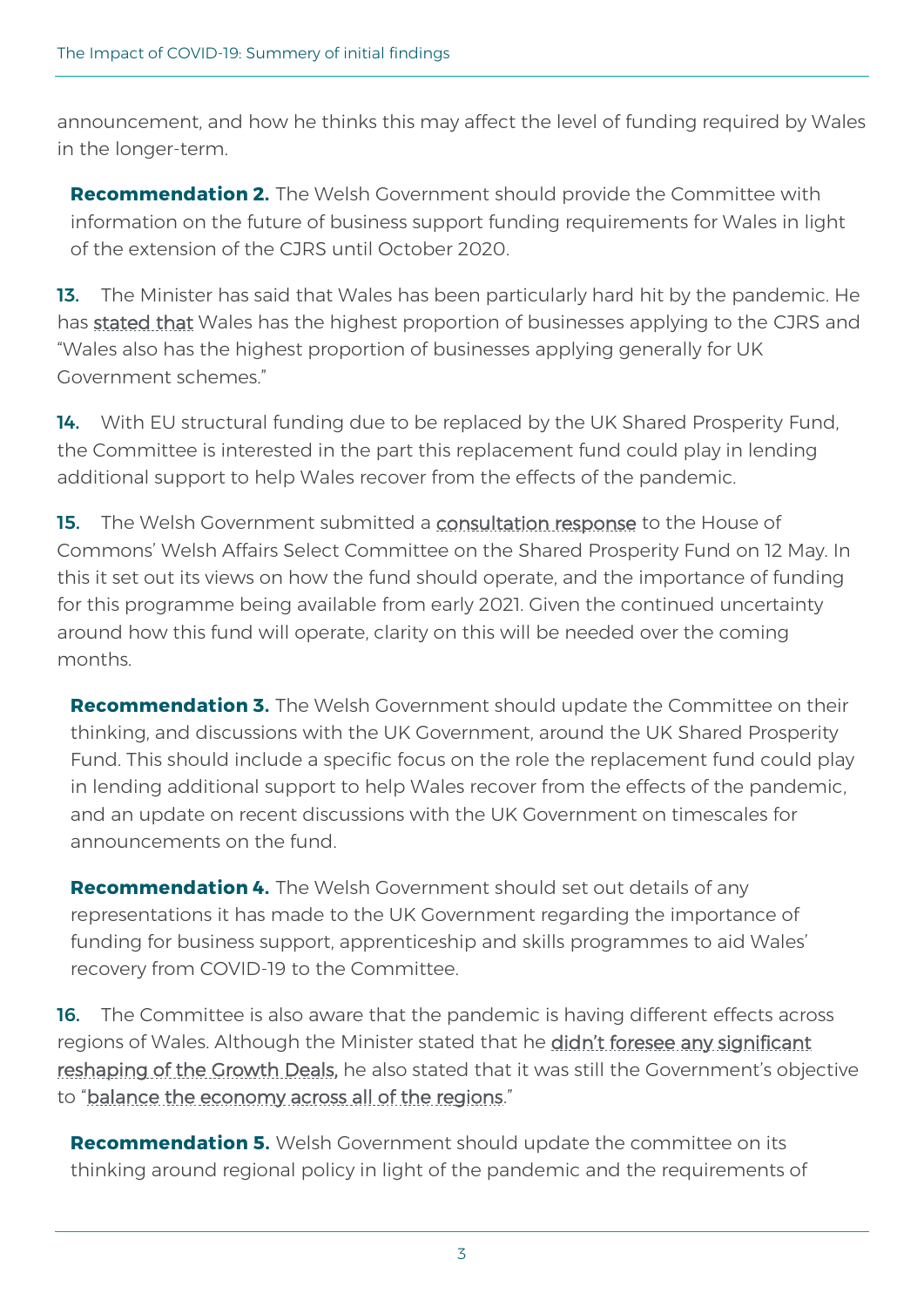recovery support for different regions - in particular what changes might be needed to current regional support structures or regional economic priorities,

### Ongoing sectoral support

17. As stated above, the initial support has been broadly welcomed and largely effective. However some sectors of the economy will recover slower than others, and some face significant threats and challenges to their long-term viability.

18. The WTA, FSB and CBI agreed that the tourism and hospitality industries will be [disproportionately affected.](https://record.assembly.wales/Committee/6112#C286601) Tourism is very likely to lose the summer season where most tourism businesses make the bulk of their income, and social distancing will substantially reduce customer capacity in hospitality establishments. Although the WTA did [state that a lot of rural businesses](https://record.assembly.wales/Committee/6112#C286607) would be able to accommodate social distancing so a blanket approach to the industry would be unfair to them.

19. The Minister also [mentioned](https://record.assembly.wales/Committee/6117#C287990) that alongside Tourism, the Steel and Aviation sectors would need specific support and that he had had discussions with the UK Government about this. The Minister [stated](https://record.assembly.wales/Committee/6117#C288024) "I wouldn't wish to see any funding for sectors that are particularly prominent in Wales to be Barnettised, because that would essentially leave us with less funding per active enterprise than we might expect on the basis of a proportion of businesses engaged".

**Recommendation 6.** The Welsh Government should update the Committee on its discussions with the UK Government on support for the tourism industry.

**Recommendation 7.** The Welsh Government should update the Committee on its discussions with the UK Government on support for the steel industry.

**Recommendation 8.** The Welsh Government should update the Committee on its discussions with the UK Government on support for the aviation industry.

**Recommendation 9.** The Welsh Government should provide more detail of its expectations around additional UK Government funding for sectors which make up a greater proportion of the Welsh economy than other parts of the UK, including how funding over and above a Barnett consequential could operate.

**Recommendation 10.** When lockdown is eased the Welsh Government should issue clear and consistent guidance on social distancing for all businesses. This guidance should be given to businesses as far in advance as possible in order for them to have time to prepare.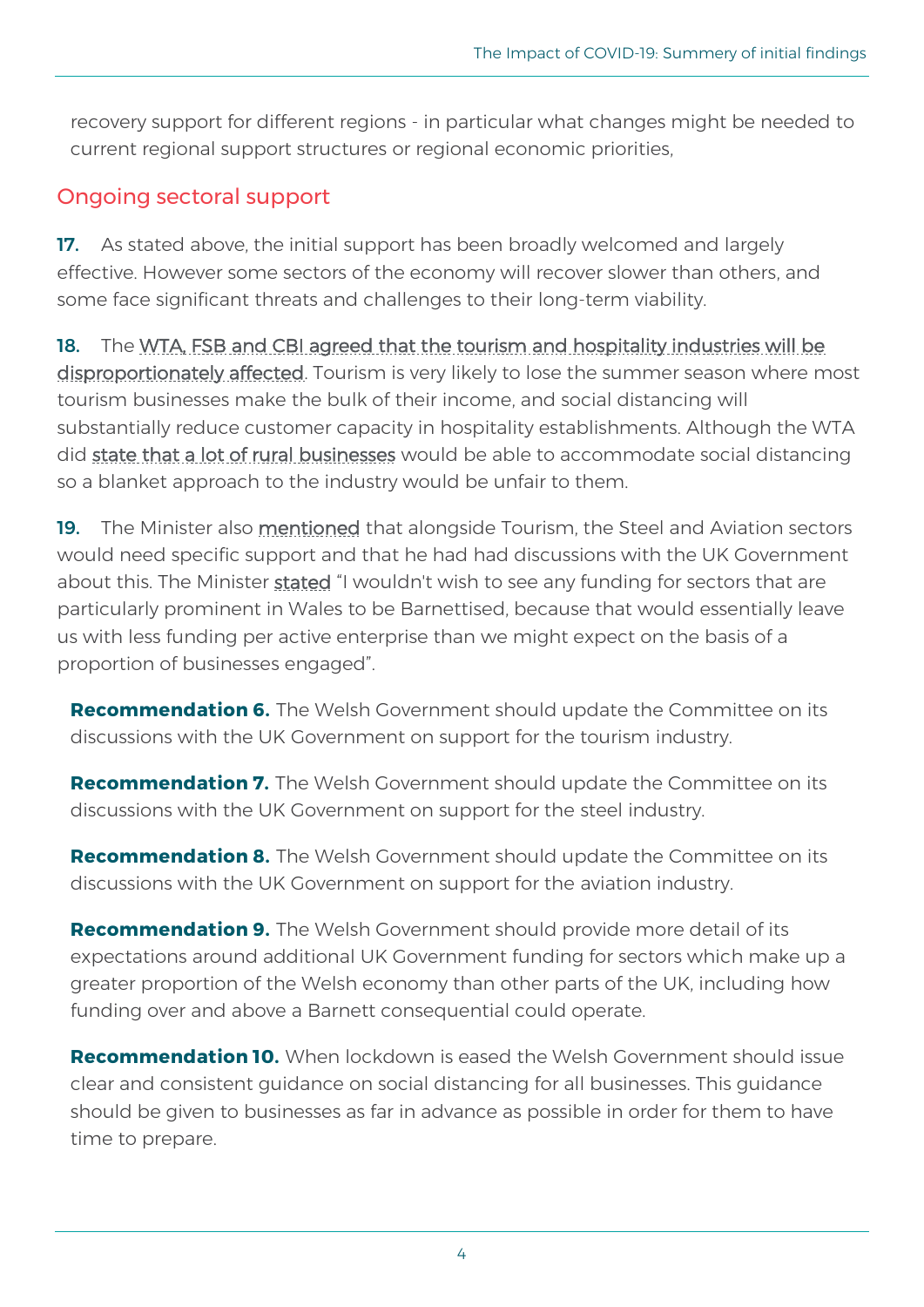**20.** Both the WTA and FSB raised concerns around changes to requirements for selfcatering units to benefit from non-domestic business rate relief. The WTA [stated this](https://record.assembly.wales/Committee/6112#C286701)  [change in requirements](https://record.assembly.wales/Committee/6112#C286701) was being used to "penalise bona fide businesses" and that some local authorities were "dragging their feet" and being slow to issue relief. The FSB [stated that](https://record.assembly.wales/Committee/6112#C286718) not only did the introduction of "more complex" criteria mean "there's more work for local authorities to do in order to issue the grant" but it also meant holiday let businesses were finding themselves at the "back of the queue" as councils were processing the more straightforward applications first.

**Recommendation 11.** The Welsh Government should revisit changes made to the guidance for non-domestic business rate relief and ensure that they are neither penalising legitimate businesses nor increasing the workload on local authorities.

# Gaps in support

21. Whilst the support has been widely welcomed, support is yet to reach every business. Josh Miles from the FSB Wales [likened the package](https://record.assembly.wales/Committee/6112#C286552) of support to "a lattice" saying "it's covering lots of areas but there are gaps". He gave some specific examples:

- Self-employed people who did not have recent accounts, for example, because they were newly self-employed or because they had taken time off after having children;
- Businesses that don't operate out of a property as a lot of the support has been linked to having a property;
- **Companies that are not VAT registered.**

22. Mr Miles went on tell the committee that "businesses that operate out of premises but have their rates paid by their landlords, so don't qualify for the grant directly themselves. We think the Economic Resilience Fund has helped solve some of those issues" and he felt some of the above issues could be addressed in Phase 2 of the ERF.

23. Mr Greason-Walker from Wales Tourism Alliance [added](https://record.assembly.wales/Committee/6112#C286712) that research by Mid Wales Tourism and Brecon Beacons Tourism supported a lot of the points Mr Miles had made. He went on to add that "24 percent [of respondents] do not employ staff, meaning they're not eligible for the economic resilience fund."

24. Whilst Ian Price [told](https://record.assembly.wales/Committee/6112#C286750) Members that businesses represented by CBI Wales had mostly "achieved what they wanted from the schemes" he also went on to [warn](https://record.assembly.wales/Committee/6112#C286726) the Committee that if the smaller businesses were not properly supported it could be "hugely damaging" to Wales' small towns and if small businesses fail it has a knock on impact on large businesses.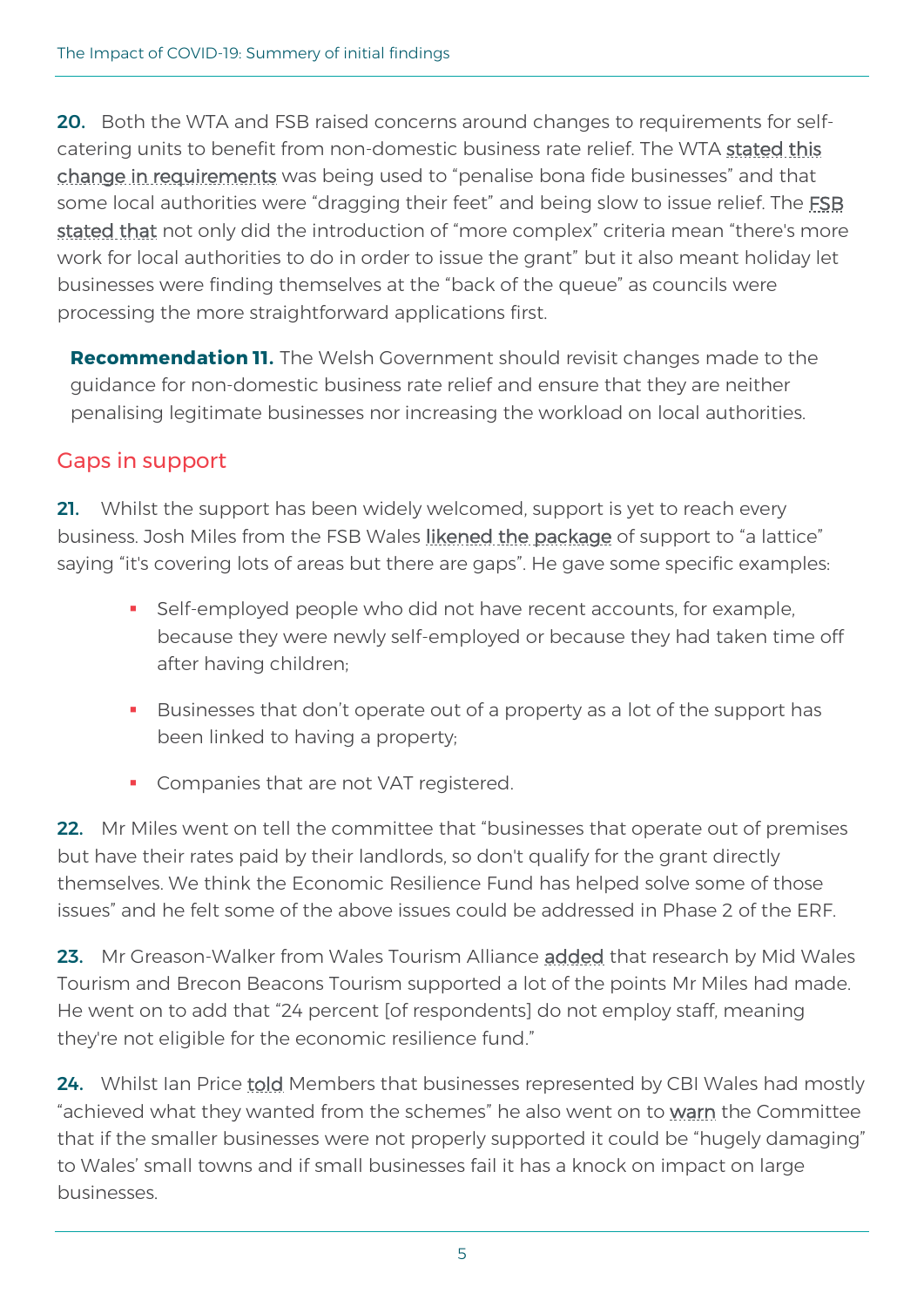**25.** In Plenary on 21 May the Minister [said](https://record.assembly.wales/Plenary/6327#A58011) he expected to be able to reopen the eligibility checker for phase 2 applications to the Economic Resilience Fund applications by the middle of June and he expected "to open for full applications later in the month."

26. Members understand the support packages were set up during emergency and as such would not be complete straight off the bat; however they are concerned by these gaps and the speed in filling them as some of the people who've fallen though those gaps have been struggling since March.

**Recommendation 12.** The Welsh Government should share its analysis of the gaps in support for businesses with the Committee.

**Recommendation 13.** The Welsh Government should open up the eligibility checker for phase 2 of the Economic Resilience Fund, open this phase for applications and start making payments as soon as possible.

#### Performance Data

27. The Committee was interested to hear about the Minister's desire to use [disaggregated](https://record.assembly.wales/Committee/6117#C288104) data on the high street banks' administration of COVID-19 emergency loans. Members were also interested in the Minister's assertion that "the more data we can get at a Wales level the better." Welsh Government's Director, Business and Regions Sioned Evans noted that this data could be used to establish a better idea of the impact of Government actions. The Committee is interested to know what additional information the Minister would want aggregated to a Welsh level and how Welsh Government could use that data in the both the short-term and recovery phase.

**Recommendation 14.** The Welsh Government should publish a list of any indicators that the UK Government, or other bodies, should be reporting on at a Wales level and how the Welsh Government would deploy this information in recovery planning.

28. The Committee was also interested to learn that the Minister receives [disaggregated data](https://record.assembly.wales/Committee/6117#C288165) on "sectoral and regional impacts of coronavirus." Members feel it would be useful if this information was available to the Committee and other organisations developing policy to respond to the pandemic in Wales.

29. The Committee would also be keen to see data on the uptake of support and the impact of the pandemic on different groups within society such as those with protected characteristics, as well as different areas of geography or the economy.

**30.** The Committee was pleased to **[hear from](https://record.assembly.wales/Committee/6117#C288128)** the Minister that any business that applies for support from the Economic Resilience Fund has to sign up to their details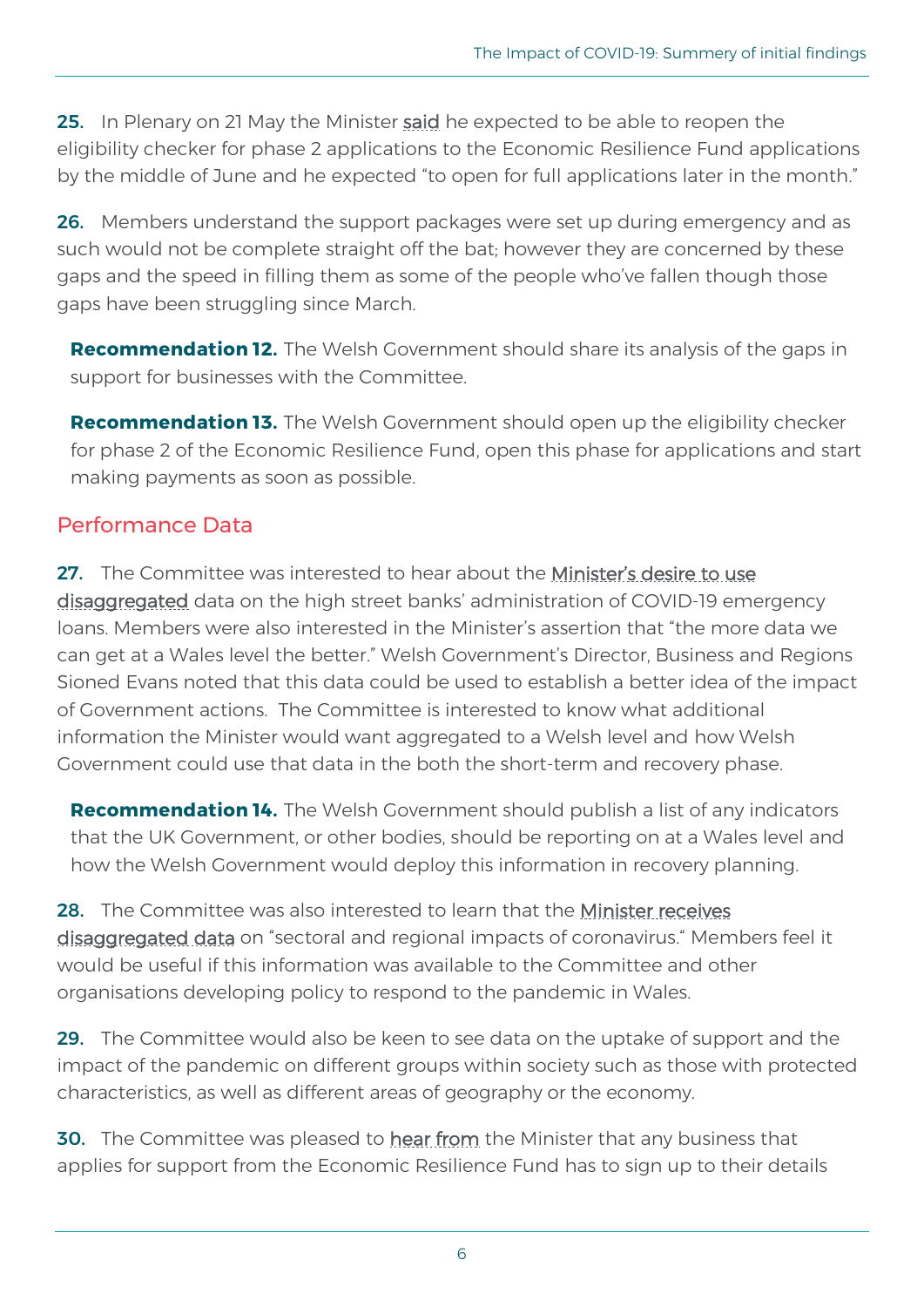being published and that: "if they get a grant, their details will be published. They'll be available to the public…"

**Recommendation 15.** The Welsh Government should publish data on the sectoral and regional impacts of the COVID-19 pandemic as soon as is practically possible.

**Recommendation 16.** The Welsh Government should publish data on uptake and impact of its economic support measures regularly by local authority area and sector, including support provided by the Development Bank for Wales and business rates support provided via local authorities

**Recommendation 17.** The Welsh Government should publish the full dataset of businesses that have been supported through the Economic Resilience Fund (to included business name, address, sector, size of business and details of the grant or loan provided).

**Recommendation 18.** The Welsh Government should regularly report on the impacts of the pandemic on different economic sectors, regions of Wales and on different sections of society (e.g. by people with different protected characteristics).

**31.** Members were concerned to hear that there was a disparity between local authorities when issuing grants. In the Committee session on 30 April both the FSB and the Wales Tourism Alliance noted these discrepancies, with Josh Miles [telling](https://record.assembly.wales/Committee/6112#C286540) Members "I think there is variability in how local authorities have pushed out the grant and the awareness there".

**Recommendation 19.** The Welsh Government should publish performance data on the speed of local authorities issuing business support grants.

# Workplace Safety

**32.** The Minister informed the Committee that he would be [discussing](https://record.assembly.wales/Committee/6117#C288156) forthcoming Welsh Government workplace guidance at a Social Partnership Council meeting on 14 May. On 11 May UK Government released [new guidance](https://www.gov.uk/government/news/new-guidance-launched-to-help-get-brits-safely-back-to-work) for employers aimed at helping them "get their businesses back up and running and workplaces operating safely." This will operate across the UK, in conjunction with any guidance and legislation set by devolved administrations.

33. The Committee is interested in how these documents will work together. It notes the Minister's subsequent update on this area in Plenary [on 20 May,](https://record.assembly.wales/Plenary/6327#A58011) where he highlighted that the Welsh Government's guidance would build on that published by the UK Government, will incorporate the Welsh regulations on social distancing, and will focus on particular sectors rather than workplaces.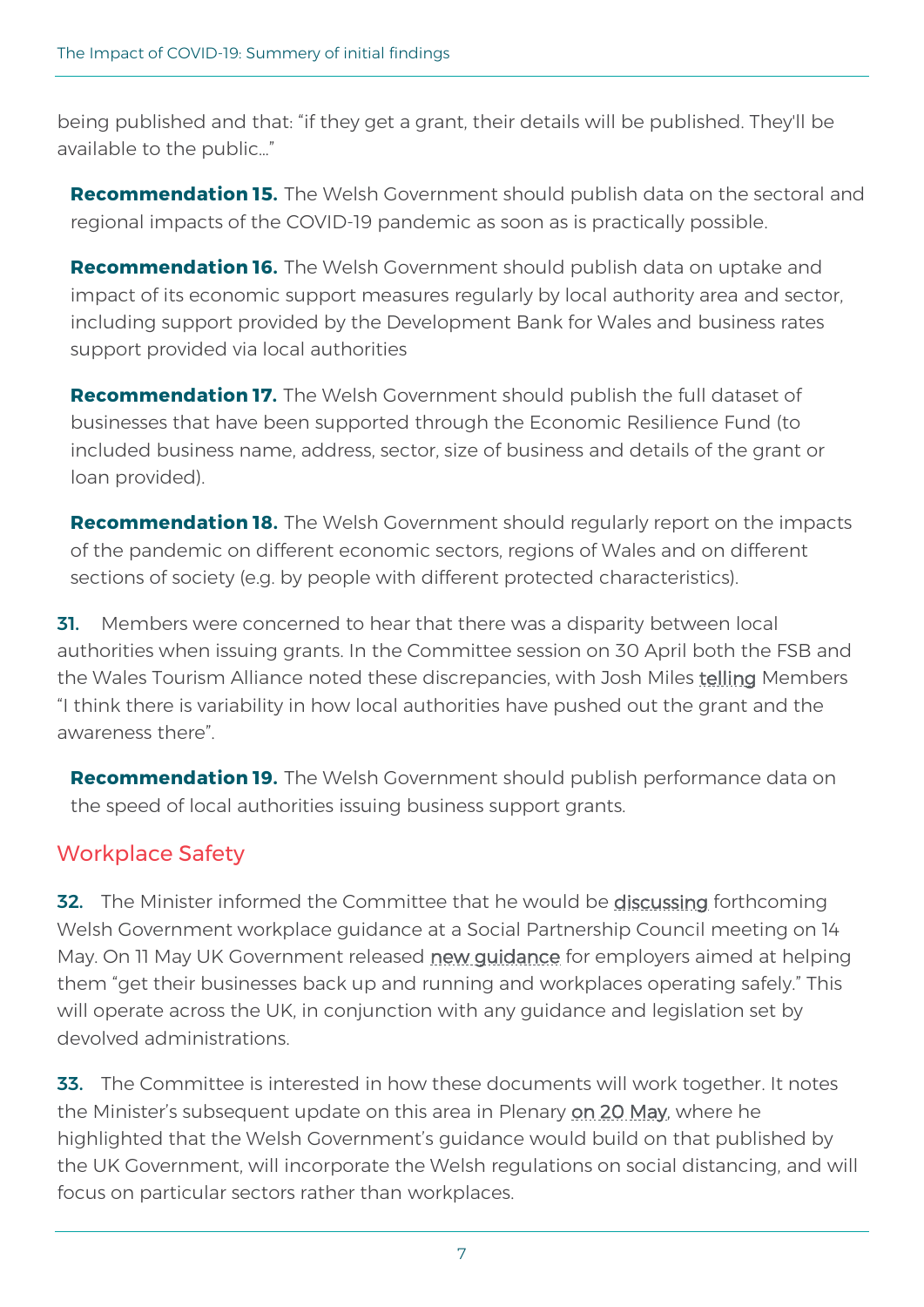**Recommendation 20.** The Welsh Government should inform the Committee of the date it anticipates releasing its back-to-work safety guidance, and provide details of how this guidance will work effectively alongside the UK guidance issued on 11 May.

**Recommendation 21.** When issuing its sectoral return-to-work safety quidance the Welsh Government should consider prioritising not just along the lines of sectors which will open first but also sectors which will require the most work. For example tourism may be one of the last sectors to reopen, however some tourism businesses will need to implement structural changes.

**34.** The Committee was pleased to hear the Minister had **discussed** monitoring the compliance of new safety regulations/guidance with local authorities and that local authorities felt they would be able to manage.

35. However, in the Committee's session on 30 April trade union representatives made it clear they did not think local authorities were in a position to monitor the new regulations adequately across the board as departments were "[too small](https://record.assembly.wales/Committee/6112#C286853)" and local authorities were "[already struggling](https://record.assembly.wales/Committee/6112#C286857)".

36. Shavanah Taj from Wales TUC said that the Health and Safety Executive's footprint in Wales was too [small and they were also already struggling.](https://record.assembly.wales/Committee/6112#C286857) On 12 May the UK Government **announced** it would make up to £14 million available to the HSE for extra call centre employees, inspectors and equipment.

**37.** In light of the concerns raised by the union representatives, the Committee was pleased to hear the Minister will be [closely monitoring the ongoing](https://record.assembly.wales/Committee/6117#C288048) capacity of local authorities as businesses reopen, and would be keen to hear more information on how this monitoring will work.

**Recommendation 22.** The Welsh Government should set out further details on how it will monitor the capacity of local authorities and other organisations charged with enforcing compliance safety regulations/guidance as businesses re-open.

**Recommendation 23.** If the Minister has not already done so, he should discuss with the UK Government how the additional HSE funding can be used to enforce workplace safety measures in Wales. If these discussions have been held already the Welsh Government should inform the committee of the outcome.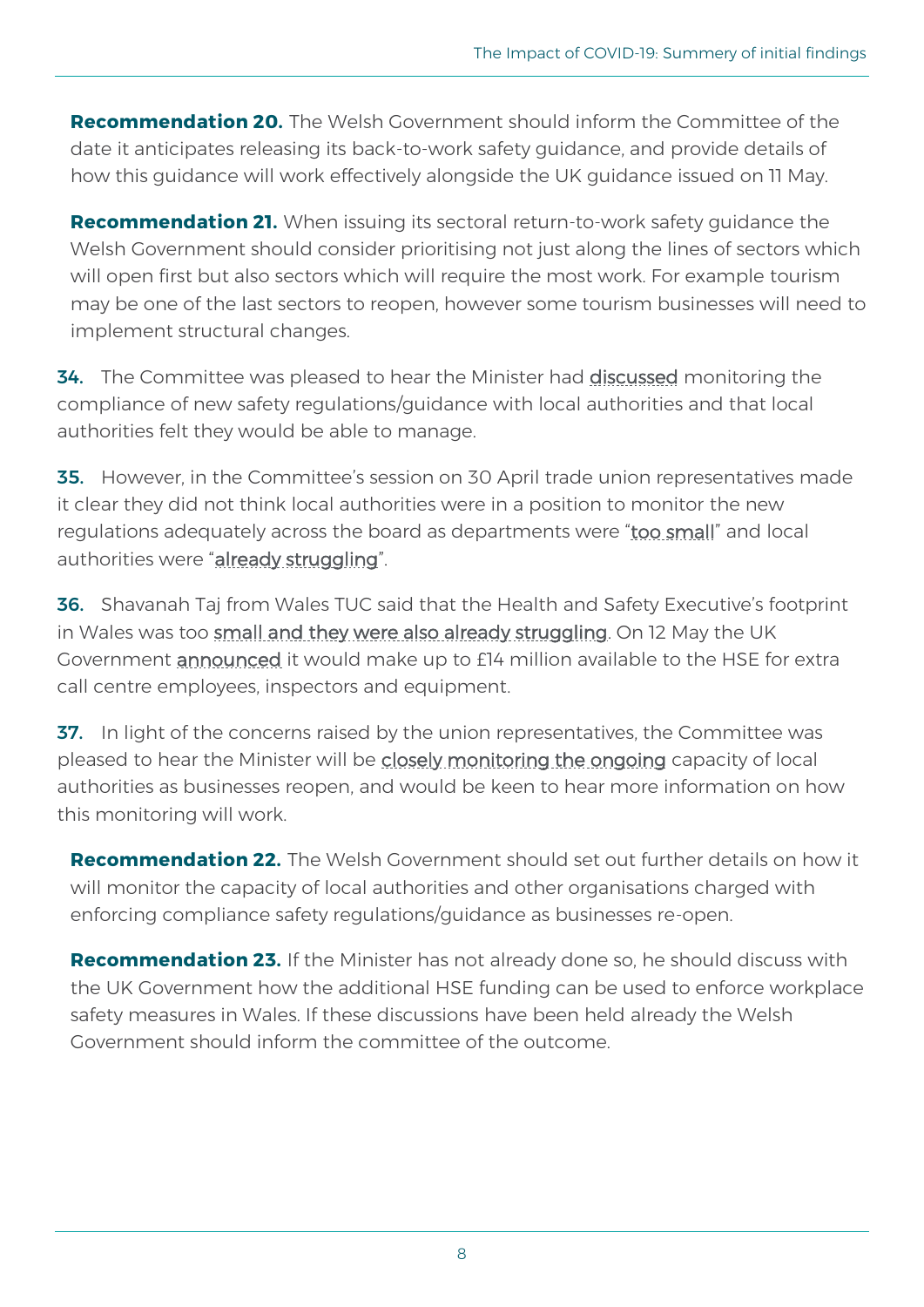# **Transport**

As people have been told to stay at home and only travel when absolutely necessary the transport infrastructure of Wales has been impacted. Roads [are much quieter,](https://www.bbc.co.uk/news/uk-52461913) passenger numbers have fallen substantially across public transport and most public transport operators are running significantly [reduced services.](https://www.itv.com/news/wales/2020-03-23/public-transport-services-cut-in-wales-due-to-coronavirus/)

# Public Transport

**38.** The Committee is interested in what public transport social distancing guidance will be developed, who will develop it and when it will be issued. On 6 May the Minister [informed Plenary,](https://record.assembly.wales/Plenary/6318#C287281) in response to a question on quidance on social distancing on public transport, that work had been commissioned by the Department for Transport which would "inform capacity planning and demand management across the population."

**39.** On 11 May the Minister [told Committee Members](https://record.assembly.wales/Committee/6117#C288107) that the Welsh Government would be producing guidance for passengers and operators of private hire and taxis "as soon as possible." On 12 May the UK Department for Transport [published](https://www.gov.uk/government/publications/coronavirus-covid-19-safer-transport-guidance-for-operators/coronavirus-covid-19-safer-transport-guidance-for-operators) Coronavirus (COVID-19): safer transport guidance for operators – this guidance states it "outlines measures to assess and address the risks of coronavirus (COVID-19) in the transport sector across England". On 15 May the Welsh Government published Unlocking our Society and [Economy: continuing the conversation](https://gov.wales/unlocking-our-society-and-economy-continuing-conversation) which refers to an anticipated consultation on guidance for public transport.

**Recommendation 24.** The Welsh Government should update the Committee on its thinking around guidance for social distancing on all modes of public transport. Particularly how the guidance which will apply in Wales will be developed, and by whom, and how it will relate to UK Government guidance, including the Department for Transport guidance referred to by the Minister in Plenary. When will this guidance be in place in Wales?

40. In the Committee's scrutiny session the Minister [stated that](https://record.assembly.wales/Committee/6117#C288093) social distancing could lead to "only 10 to 15 per cent of capacity delivered on bus and rail services". The Committee fully accepts the need for social distancing whilst COVID-19 presents a threat to public health, however Members are concerned about the practicalities of the passenger load reduction.

41. The Valleys Lines, and a number of bus routes, were operating at or over capacity immediately prior to 'lock down.' Rolling stock shortages are well documented and there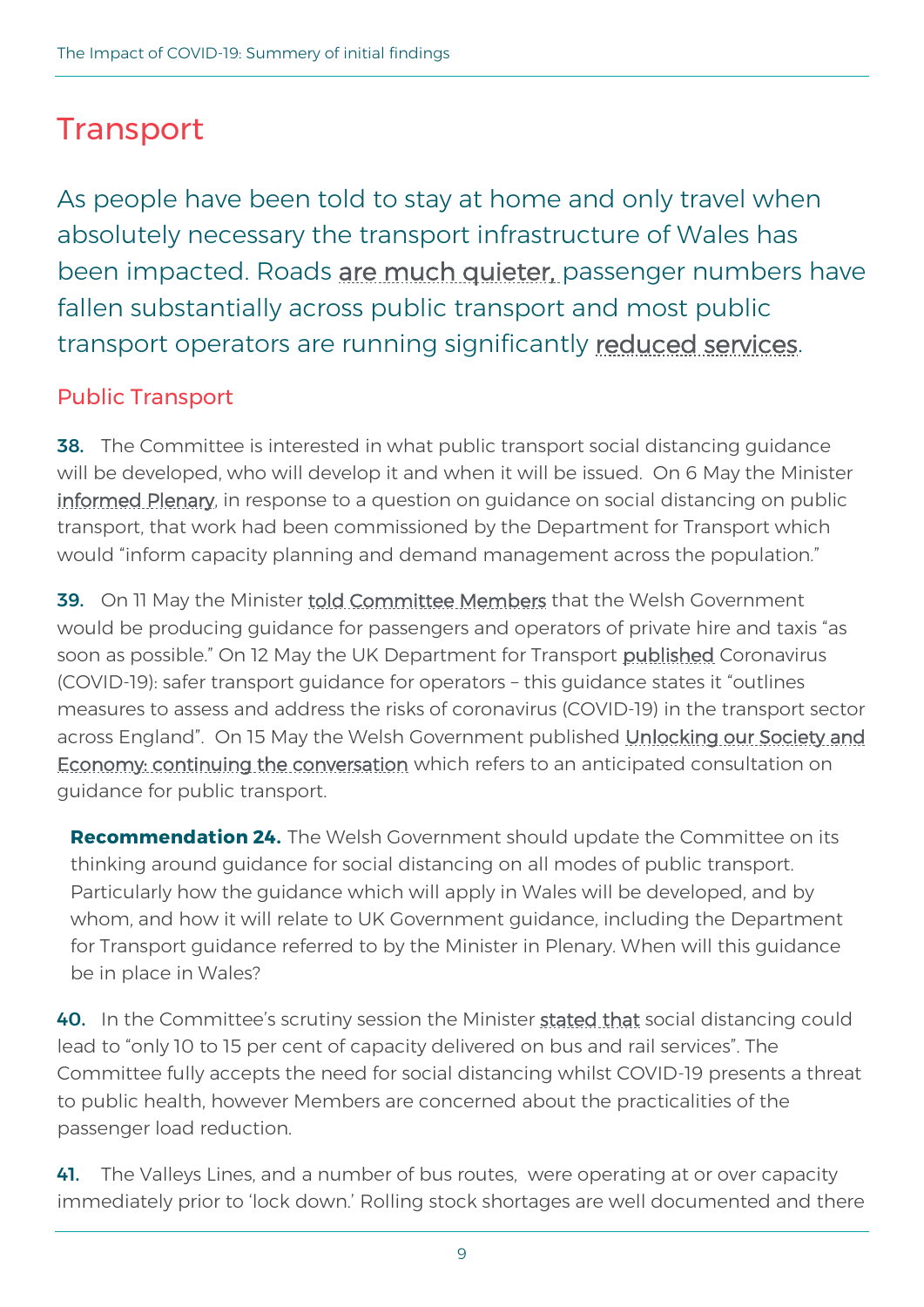have been delays in securing new stock. The Committee is keen to hear what thought has gone into addressing this issue and whether the Welsh Government feel there is enough rolling stock/buses and drivers available to meet the social distanced demand.

**Recommendation 25.** Welsh Government should inform the committee of its assessment of the current availability of buses and trains in Wales, whether this is sufficient to ensure effective socially distanced public transport services can be provided and give details of any action being taken to ensure there is sufficient capacity.

42. On 31 March the Welsh Government [announced](https://gov.wales/nhs-staff-get-free-travel-part-69m-hardship-fund-deal-public-transport) a package of support for public transport operators of "up to £69 million". In the Committee meeting the Minister [stated](https://record.assembly.wales/Committee/6117#C288201) that the Welsh Government had estimated that an additional £250 million per annum would be required to support socially distanced services. This additional funding would be on top of existing subsidies paid by the Welsh Government.

43. Hembers are interested in this subsidy and would like further details on the breakdown of the £250m estimate. The Minister also mentioned that clarity from the UK Government was required for longer term additional subsidy – Members are interested in any updates on discussions with the UK Government on the matter.

**Recommendation 26.** The Welsh Government should provide the Committee with more information on the basis for the £250 million per annum estimated additional funding highlighted by the Minister, including how this figure was reached and the split by mode. The Committee would also welcome an update on how this additional funding will be secured..

#### Bus Services (Wales) Bill

44. If the pandemic had not occurred the Committee would currently be carrying out stage one scrutiny of the Bus Services Wales Bill. During the scrutiny session on 11 May Members discussed the Bill with the Minister and his officials.

45. Welsh Government's Director of Economic Infrastructure, Simon Jones, [informed](https://record.assembly.wales/Committee/6117#C288208)  [the Committee](https://record.assembly.wales/Committee/6117#C288208) that the Bill was a significant part of the Welsh Government's public transport policy development. He added that contingencies were being developed should Welsh Government not have time to put the Bill before the Senedd.

46. Members would like to be kept informed of the Welsh Government's latest thinking on the Bill, and on these contingencies; especially as the Minister [stated](https://record.assembly.wales/Committee/6117#C288168) Welsh Government would not want to lose the Bill as they were "on the cusp of being able to develop an integrated transport system".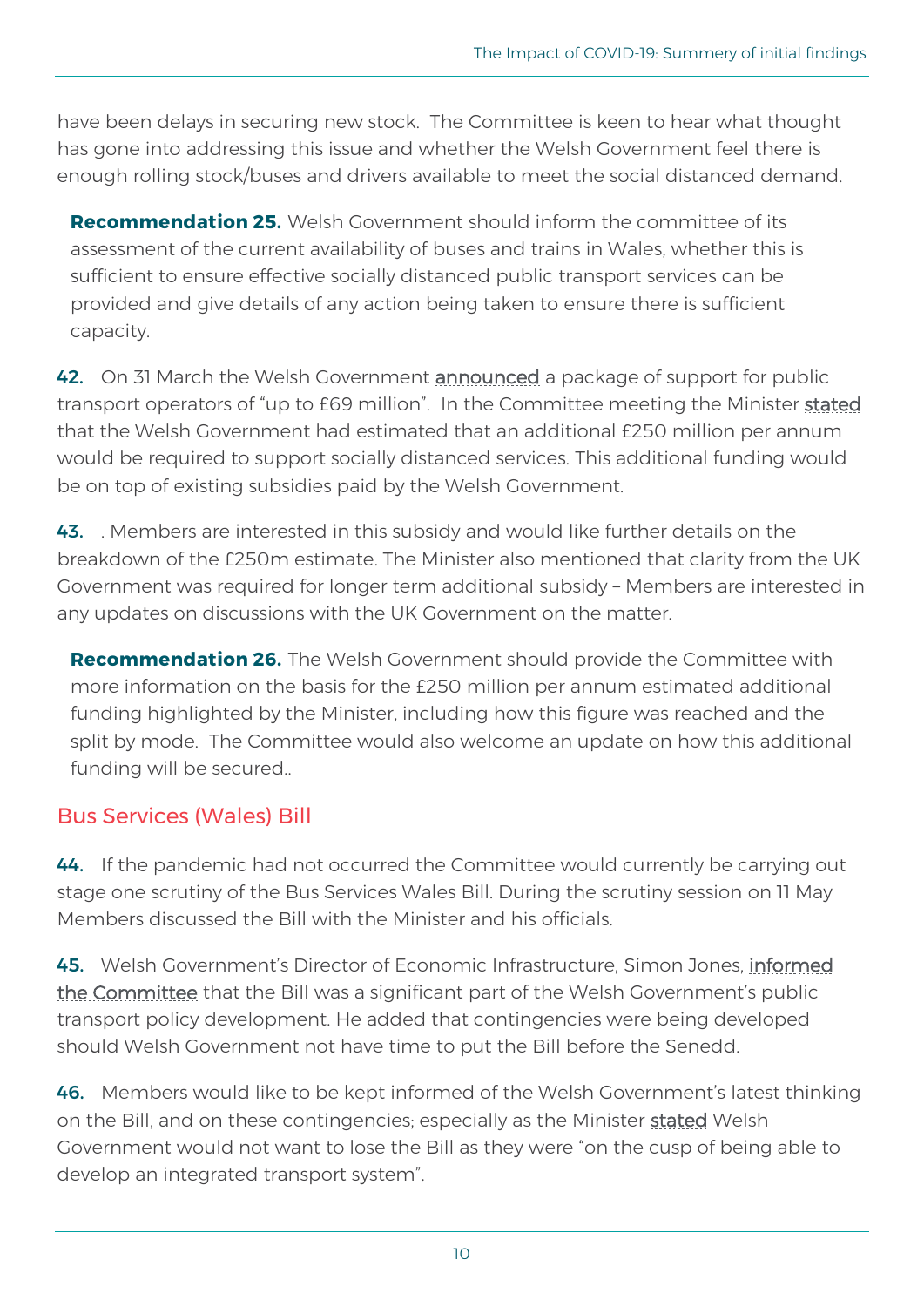**Recommendation 27.** The Welsh Government should inform the Committee of the latest position on the Bus Services Wales Bill and what contingencies are being discussed if there is insufficient space in the revised legislative timetable for the Bill.

### Cardiff Airport

47. The Minister informed the Committee that the Welsh Government had re-profiled the [loan](https://www.bbc.co.uk/news/uk-wales-politics-51666497) that was agreed with the Airport at the end of 2019. Simon Jones [explained](https://record.assembly.wales/Committee/6117#C288153) to the Committee that the airport, like most similar airports, "makes its money over the summer months" and will "effectively, have lost a year's worth of revenue".

48. In a [letter](https://business.senedd.wales/documents/s99260/PAC5-08-20%20PTN2%20-%20Cardiff%20Airport.pdf) to the Public Accounts Committee, sent prior to the lock down, Andrew Slade, Director General Economy, Skills and Natural Resources in Welsh Government, stated that the loan had been issued so the airport could make a number of improvements including infrastructure, security and to open up new routes. Members are interested in the effects of the loans re-profiling on this work.

**Recommendation 28.** The Welsh Government should provide an update to the Committee on the re-profiling of the loan to Cardiff airport, including which of the improvements it was originally earmarked to fund will be put on hold and how it will be used instead, as well as whether any other short-term funding is likely to be needed to support the airport.

# Temporary safety and sustainable travel improvements

49. On 7 May the Deputy Minister for Economy and Transport issued a written [statement](https://gov.wales/written-statement-funding-local-sustainable-transport-measures-response-covid-19) inviting local authorities to submit expressions of interest around introducing temporary safety improvements and sustainable travel measures to enable essential journeys. The Minister [informed](https://record.assembly.wales/Committee/6117#C288214) the Committee that funding levels for these initiatives would depend on the proposals submitted by local authorities. The closing date for the call was 21 May. Members are interested in both the mechanism for the call and would like to hear about the expressions of interested submitted.

**Recommendation 29.** The Welsh Government should provide the Committee with the criteria local authorities were given to develop proposals to ensure authorities took a similar approach in developing proposals.

**Recommendation 30.** The Welsh Government should provide the Committee with further details on uptake of the invitation including how many applications were made and geographic uptake.

**Recommendation 31.** The Welsh Government should provide the Committee with details of how proposals will be assessed, including the criteria.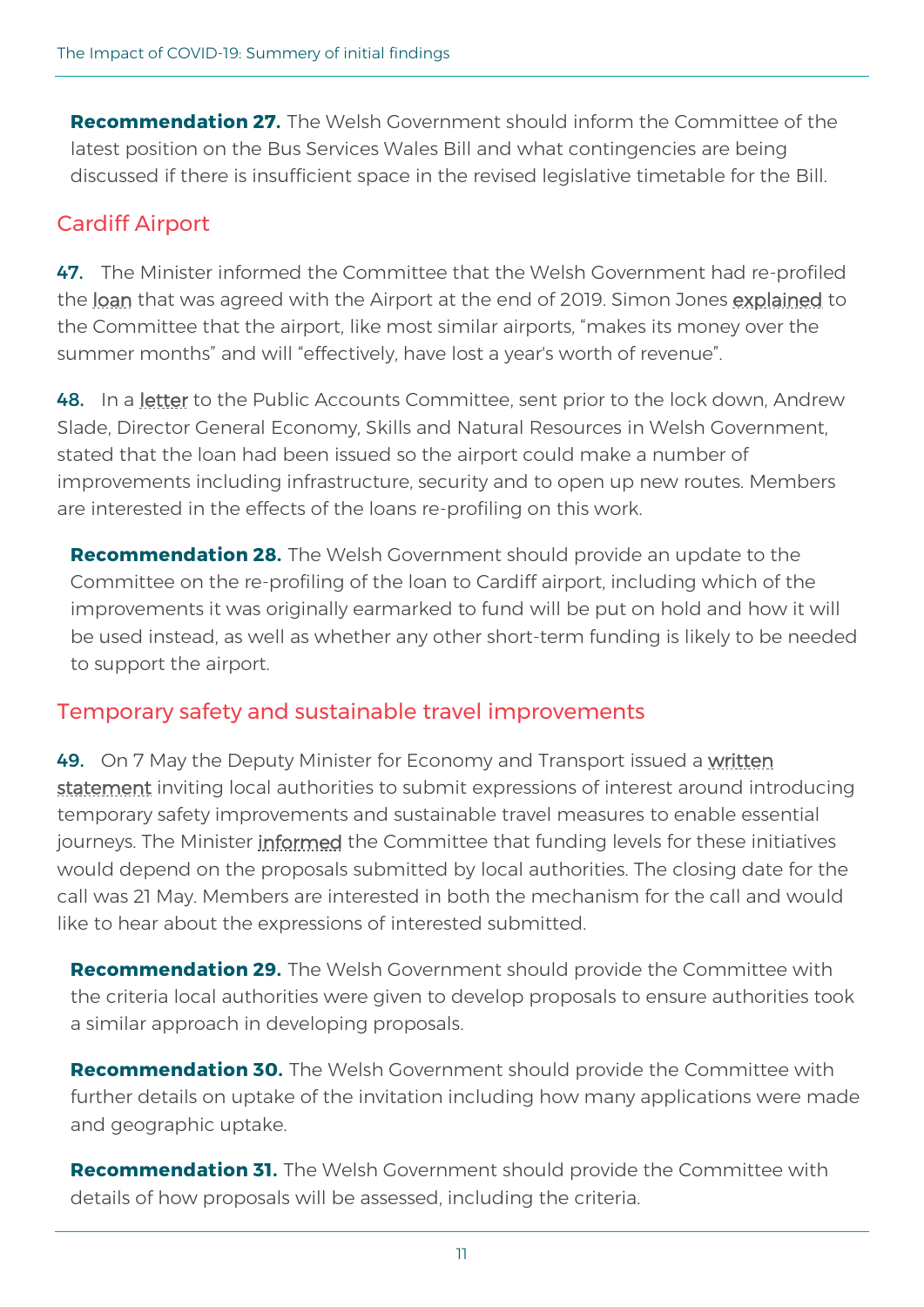# Skills

Apprenticeship and skills provision has also been affected by the pandemic. Although apprentices working in health and social care have been busy on the front line responding to the pandemic, large areas of the economy have been mothballed and so many may be missing work. Because of the stay-at-home order learning has been moved online. As well as having an impact on apprentices this of course also has an effect on training providers and their sub-contractors.

### Impact on apprentices

50. The Committee believes that having a skilled workforce in Wales will be key for economic recovery. This means it is important that the Welsh Government fully understands the effects the pandemic is having on the skills sector, including apprentices and training providers.

**51.** During the scrutiny session held on 11 May the Minister [told the Committee](https://record.assembly.wales/Committee/6117#C288059) that Welsh government did not have figures for how many apprentices have been furloughed or made redundant. The Minister explained that providers will endeavour to find apprentices another employer where necessary, however in the current situation Members are concerned providers may struggle to find comparable opportunities for the apprentice as labour market demand collapses.

**52.** Under the terms of their contracts with Welsh Government as a last resort providers can "also identify other actions which are appropriate to support an apprentice who is made redundant, e.g. Jobs Growth Wales opportunities". However the Committee is concerned that this would be a disappointing outcome for many apprentices, particularly those on higher level apprenticeships. The Committee will be keen to understand how many, if any, times this has happened...

**Recommendation 32.** The Welsh Government should work with providers to ascertain how many apprentices have been furloughed or lost their jobs and publish this information on an on-going basis.

**Recommendation 33.** The Welsh Government should share with the Committee the number of redundant apprentices for whom providers were unable to find a new